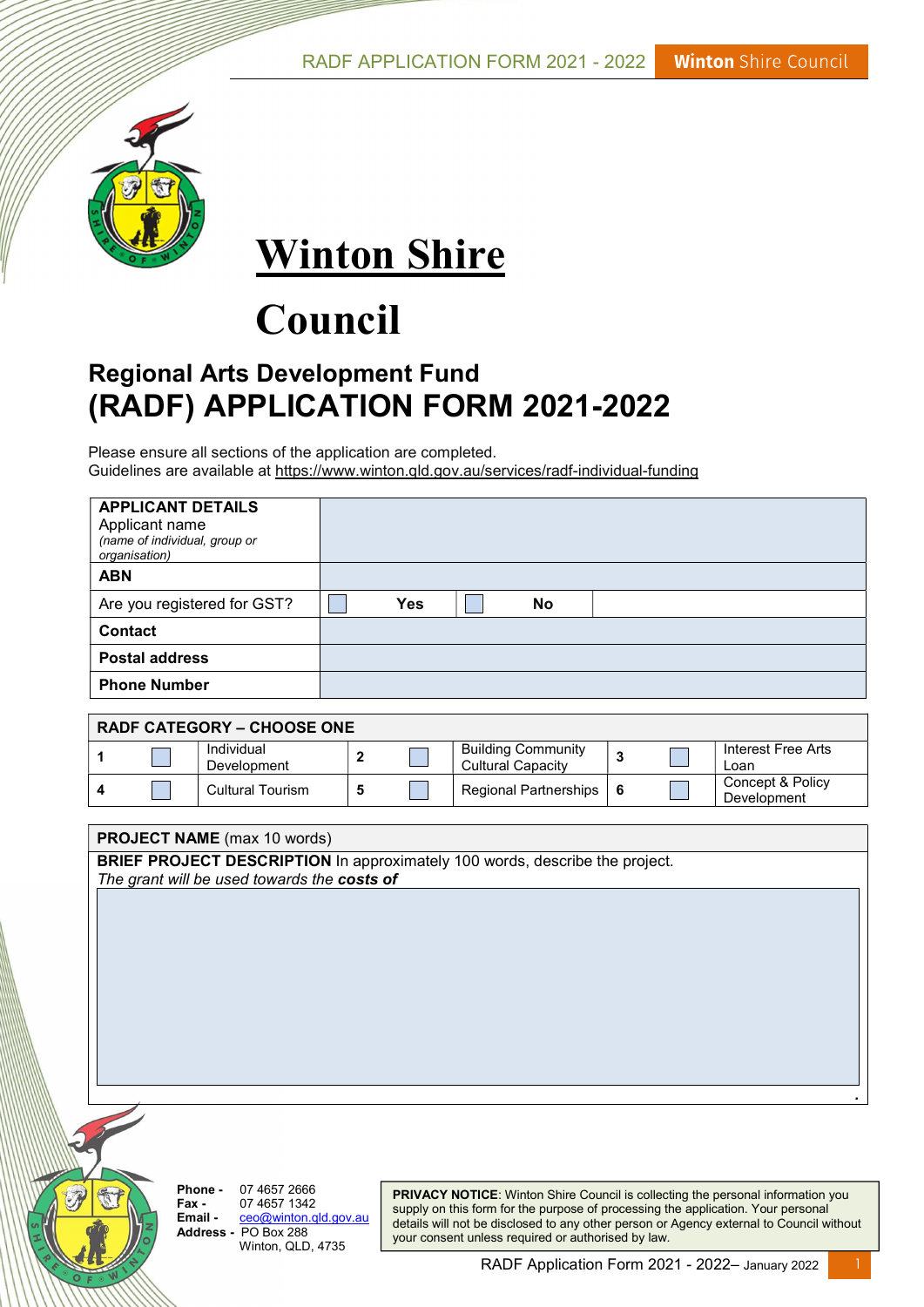#### **Winton** Shire Council RADF APPLICATION FORM 2021 - 2022

| Project start date          |   |
|-----------------------------|---|
| Project end date            |   |
| Outcome Report              |   |
| Total cost of project       | D |
| <b>RADF Grant requested</b> | w |

| <b>RADF Grant History</b>                                                                                                                                             |     |    |
|-----------------------------------------------------------------------------------------------------------------------------------------------------------------------|-----|----|
| Have you or your group/organisation previously applied for a RADF grant?                                                                                              | Yes | No |
| If you were successful has that grant been successfully acquitted?<br>Or has a sub-committee have a current project not yet completed and<br>acquitted?<br>(tick ves) | Yes | No |

|                  | What is the main artform category of your project? |                  | Please select one only.        |               |
|------------------|----------------------------------------------------|------------------|--------------------------------|---------------|
| Craft            | <b>Theatre</b>                                     | <b>Dance</b>     | Museums/<br><b>Collections</b> | <b>Design</b> |
| <b>New Media</b> | <b>Music</b>                                       | <b>Festivals</b> | <b>Visual Arts</b>             | Writing       |

Where will you undertake your project?

This could be a region, town or city e.g. Central West Queensland, Longreach, Townsville

How will this project benefit you, your community or artists/cultural workers? Give a brief description about the rationale and objectives of your project.



**Phone - 07 4657 2666<br>Fax - 07 4657 1342 Fax - 07 4657 1342<br>Email - ceo@winton.g** ceo@winton.qld.gov.au Address - PO Box 288 Winton, QLD, 4735

PRIVACY NOTICE: Winton Shire Council is collecting the personal information you supply on this form for the purpose of processing the application. Your personal details will not be disclosed to any other person or Agency external to Council without your consent unless required or authorised by law.

.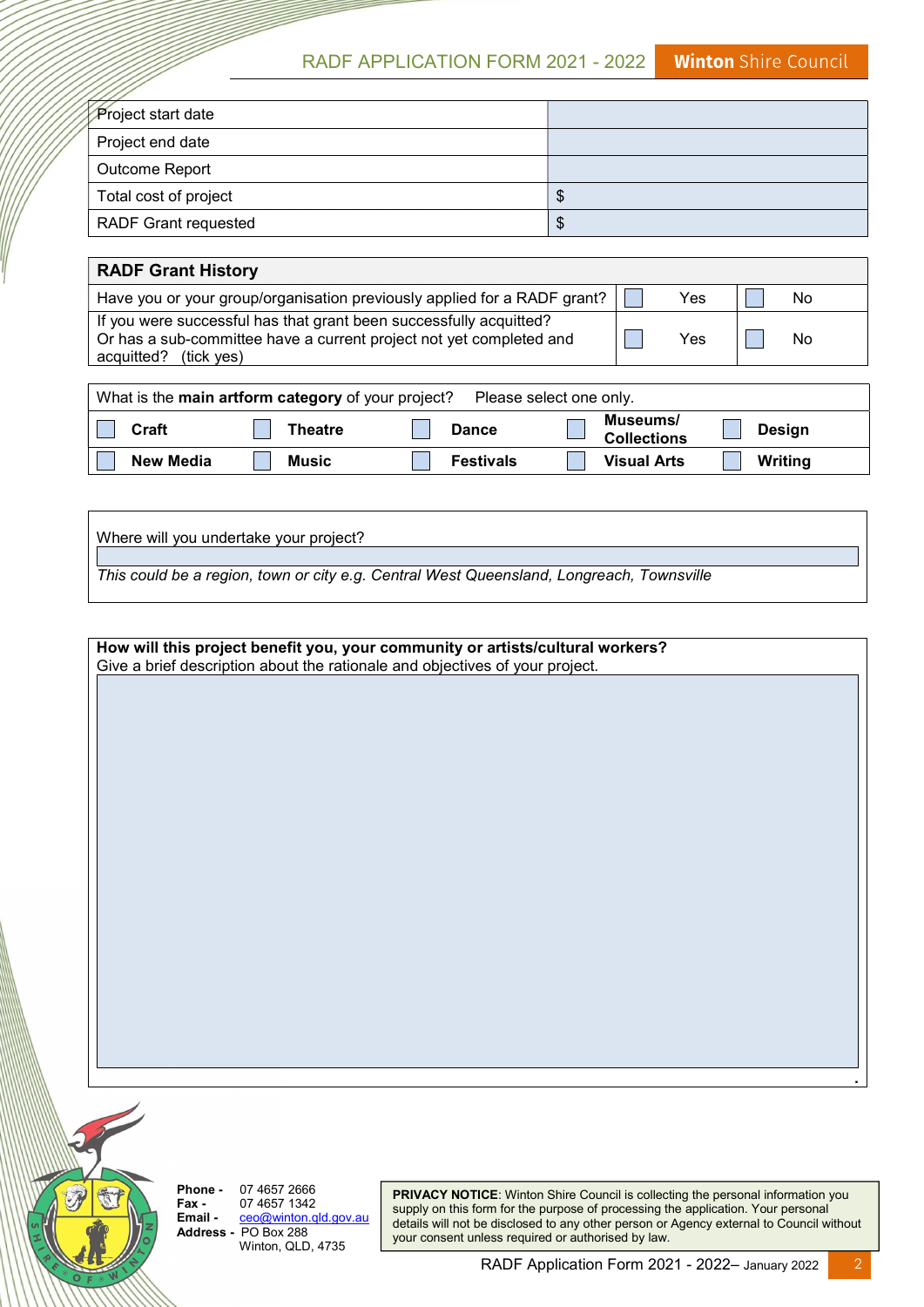| and briefly describe how?                                 |                                               |             | Please outline which 2021-2022 WINTON Priority your project meets                                                                                                   |
|-----------------------------------------------------------|-----------------------------------------------|-------------|---------------------------------------------------------------------------------------------------------------------------------------------------------------------|
|                                                           |                                               |             |                                                                                                                                                                     |
|                                                           |                                               |             |                                                                                                                                                                     |
|                                                           |                                               |             |                                                                                                                                                                     |
|                                                           |                                               |             |                                                                                                                                                                     |
|                                                           |                                               |             |                                                                                                                                                                     |
|                                                           |                                               |             |                                                                                                                                                                     |
|                                                           |                                               |             |                                                                                                                                                                     |
|                                                           |                                               |             |                                                                                                                                                                     |
|                                                           | <b>WINTON Program Priorities</b>              | <b>Tick</b> | <b>HOW</b>                                                                                                                                                          |
| Support for youth arts                                    |                                               |             |                                                                                                                                                                     |
| development projects                                      |                                               |             |                                                                                                                                                                     |
| Building capacity and<br>encouraging participation in the |                                               |             |                                                                                                                                                                     |
| arts                                                      |                                               |             |                                                                                                                                                                     |
| Strengthening arts and cultural<br>tourism and events.    |                                               |             |                                                                                                                                                                     |
|                                                           |                                               |             |                                                                                                                                                                     |
|                                                           |                                               |             | Please outline the steps you have taken to address the issues of workplace health and                                                                               |
|                                                           |                                               |             | safety, public liability insurance, copyright and relevant licences.                                                                                                |
|                                                           |                                               |             |                                                                                                                                                                     |
|                                                           |                                               |             |                                                                                                                                                                     |
|                                                           |                                               |             |                                                                                                                                                                     |
|                                                           |                                               |             |                                                                                                                                                                     |
|                                                           |                                               |             |                                                                                                                                                                     |
|                                                           |                                               |             |                                                                                                                                                                     |
|                                                           |                                               |             |                                                                                                                                                                     |
|                                                           |                                               |             |                                                                                                                                                                     |
|                                                           |                                               |             | How will you capture feedback and results from the RADF funded activity/project? E.g.                                                                               |
| survey, emails, attendance?                               |                                               |             |                                                                                                                                                                     |
|                                                           |                                               |             | This information is vital to support the RADF program and Council's annual application. It is                                                                       |
|                                                           |                                               |             | essential to demonstrate the positive outcomes achieved for the community from the funding.                                                                         |
|                                                           |                                               |             |                                                                                                                                                                     |
|                                                           |                                               |             |                                                                                                                                                                     |
|                                                           |                                               |             |                                                                                                                                                                     |
|                                                           |                                               |             |                                                                                                                                                                     |
|                                                           |                                               |             |                                                                                                                                                                     |
|                                                           |                                               |             |                                                                                                                                                                     |
|                                                           |                                               |             |                                                                                                                                                                     |
|                                                           |                                               |             |                                                                                                                                                                     |
|                                                           |                                               |             |                                                                                                                                                                     |
|                                                           |                                               |             |                                                                                                                                                                     |
|                                                           |                                               |             |                                                                                                                                                                     |
|                                                           |                                               |             |                                                                                                                                                                     |
|                                                           |                                               |             |                                                                                                                                                                     |
| Phone -<br>Fax -                                          | 07 4657 2666<br>07 4657 1342                  |             | PRIVACY NOTICE: Winton Shire Council is collecting the personal information you<br>supply on this form for the purpose of processing the application. Your personal |
| Email -                                                   | ceo@winton.qld.gov.au<br>Address - PO Box 288 |             | details will not be disclosed to any other person or Agency external to Council without                                                                             |
|                                                           | Winton, QLD, 4735                             |             | your consent unless required or authorised by law.<br>DADE Application Form 2024 2022                                                                               |
|                                                           |                                               |             |                                                                                                                                                                     |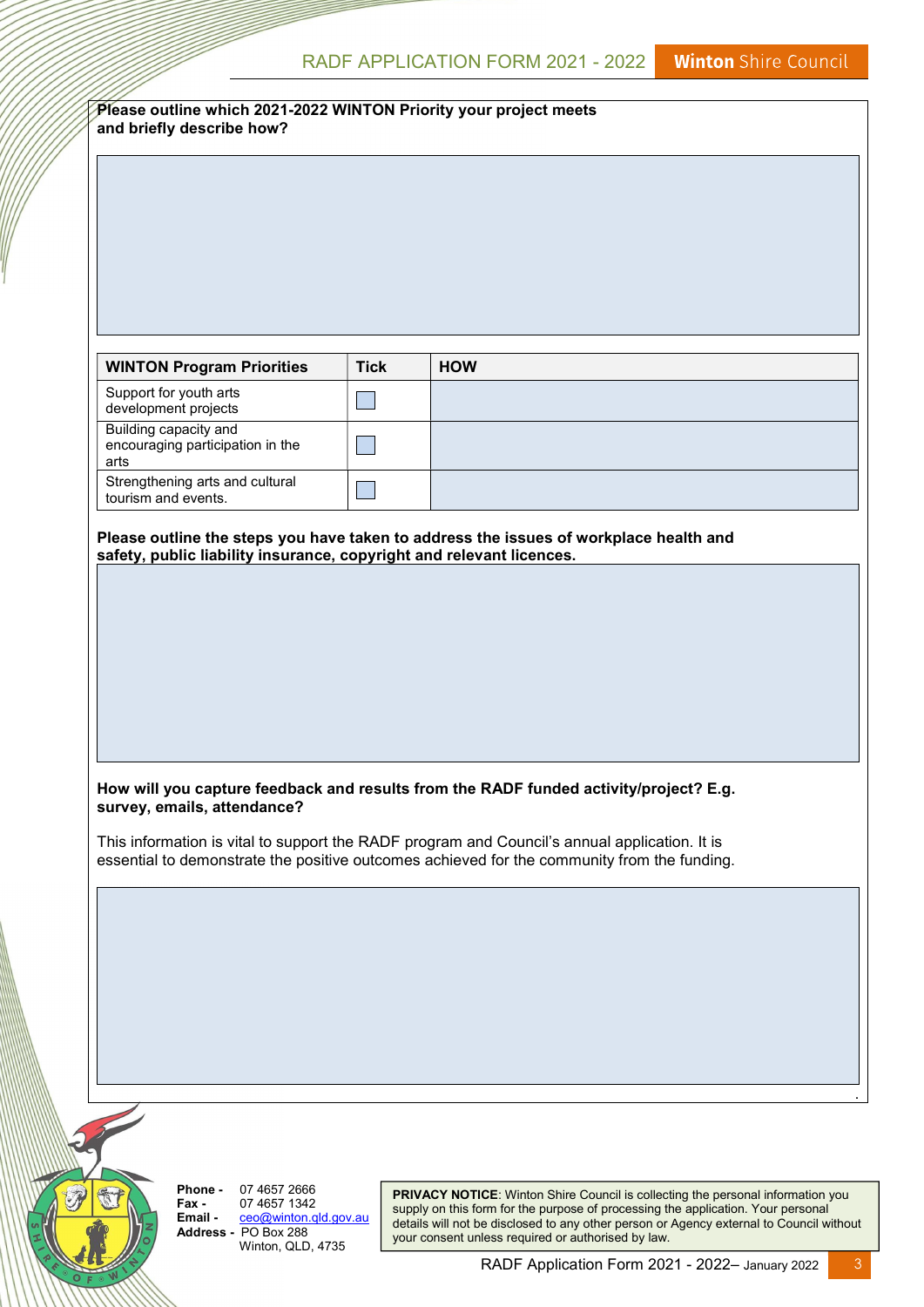#### **Winton** Shire Council RADF APPLICATION FORM 2021 - 2022

What are the major benefits expected from your project?

• Impacts: How many people will attend? How many arts workers will be employed or trained?

Quality: Does your project provide quality arts and cultural initiatives based on local priorities?

Reach: Will your project target any specific groups? Does your project contribute to broader outcomes such as health & well-being, employment, social cohesion?

• Viability: Have you considered other options for external partners to assist with funding the project?



Phone - 07 4657 2666 Fax - 07 4657 1342<br>Email - ceo@winton.g ceo@winton.qld.gov.au Address - PO Box 288 Winton, QLD, 4735

PRIVACY NOTICE: Winton Shire Council is collecting the personal information you supply on this form for the purpose of processing the application. Your personal details will not be disclosed to any other person or Agency external to Council without your consent unless required or authorised by law.

.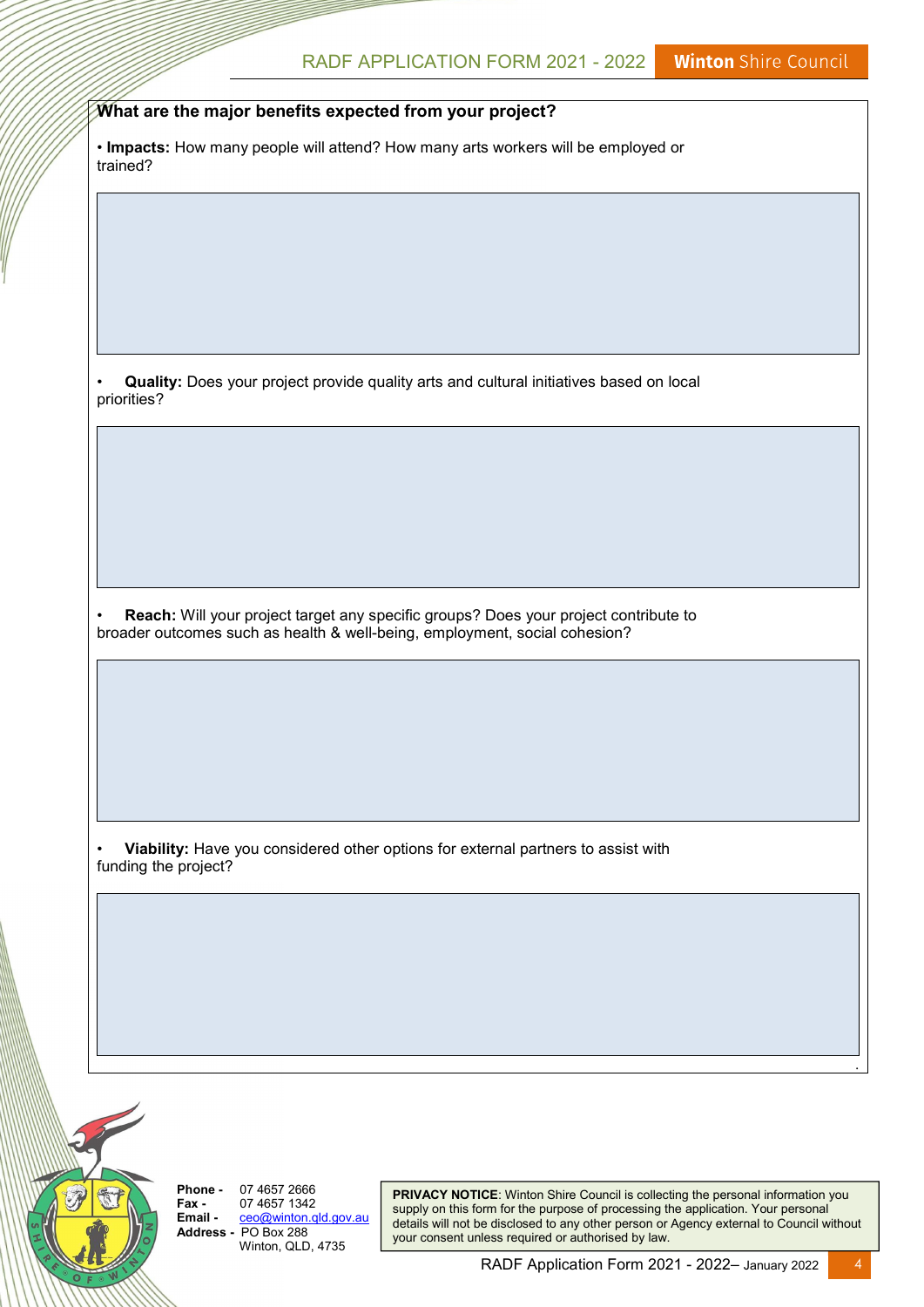## PROJECT MANAGEMENT

| List each stage of the project from start to finish                                      |                                 |  |  |  |
|------------------------------------------------------------------------------------------|---------------------------------|--|--|--|
| <b>Project Stage</b>                                                                     | <b>Expected Completion Date</b> |  |  |  |
|                                                                                          |                                 |  |  |  |
|                                                                                          |                                 |  |  |  |
|                                                                                          |                                 |  |  |  |
|                                                                                          |                                 |  |  |  |
|                                                                                          |                                 |  |  |  |
|                                                                                          |                                 |  |  |  |
|                                                                                          |                                 |  |  |  |
|                                                                                          |                                 |  |  |  |
|                                                                                          |                                 |  |  |  |
|                                                                                          |                                 |  |  |  |
| <b>Complete the RADF Outcome Report</b><br>(no later than 8 weeks after the finish date) |                                 |  |  |  |

#### List the artists and artsworkers involved.

| <b>Name</b> | Role or position in project                                                                         | Rate of<br>pay<br>(\$/hr or<br>\$/week)<br><b>Total</b><br>fee | <b>Total</b><br>fee<br>whole \$ | <b>Amount</b><br>to be<br>funded<br>by RADF |  |
|-------------|-----------------------------------------------------------------------------------------------------|----------------------------------------------------------------|---------------------------------|---------------------------------------------|--|
|             |                                                                                                     |                                                                |                                 |                                             |  |
|             |                                                                                                     |                                                                |                                 |                                             |  |
|             |                                                                                                     |                                                                |                                 |                                             |  |
|             |                                                                                                     |                                                                |                                 |                                             |  |
|             |                                                                                                     |                                                                |                                 |                                             |  |
|             |                                                                                                     |                                                                |                                 |                                             |  |
|             |                                                                                                     |                                                                |                                 |                                             |  |
|             |                                                                                                     |                                                                |                                 |                                             |  |
|             | <b>TOTAL</b> (Transfer total salaries, fees and allowances to the expenditure column in the budget) |                                                                |                                 |                                             |  |
|             | <b>TOTAL</b> (Transfer total RADF amount to the RADF expenditure column in the budget)              |                                                                |                                 |                                             |  |

Please remember to attach the following documents from each artist or artsworker involvement in your project:

- Resume or CV
- Eligibility Checklist for each Professional and Emerging Professional Artist
- Letter of confirmation



•

**Phone - 07 4657 2666<br>Fax - 07 4657 1342 Fax - 07 4657 1342<br>Email - ceo@winton.g** ceo@winton.qld.gov.au Address - PO Box 288 Winton, QLD, 4735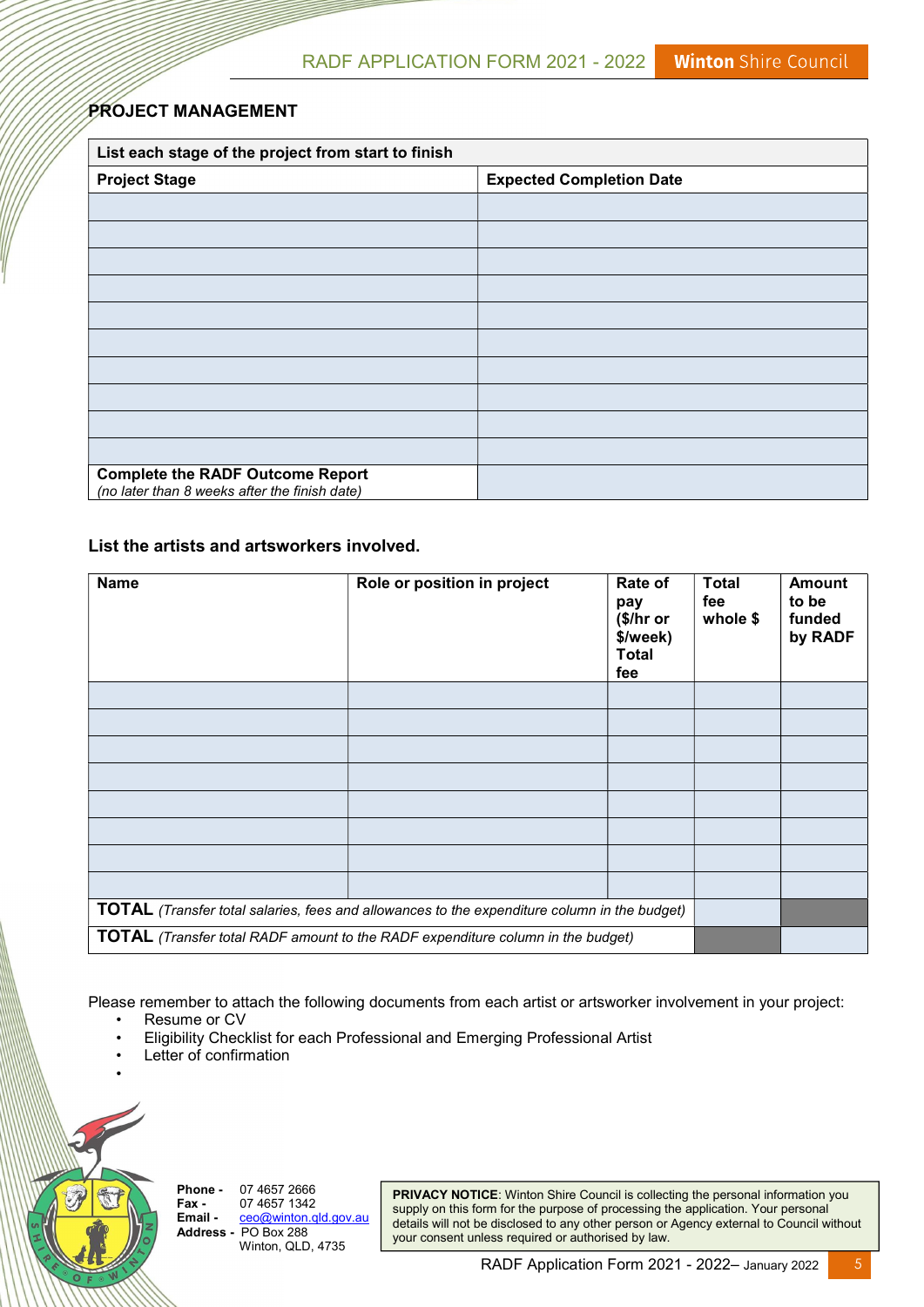Application budget must be supported by quotations for large items. Volunteer labour to be costed as \$25 per hour.

#### Project Budget – Income and Expenses

| <b>EXPENDITURE</b>                         | <b>TOTAL</b><br>COST of<br>each<br>expenditure<br>item | <b>RADF</b> | <b>INCOME</b><br>Includes in-kind<br>contributions and the total<br><b>RADF</b> grant       | <b>TOTAL</b><br>Of each<br>income item |
|--------------------------------------------|--------------------------------------------------------|-------------|---------------------------------------------------------------------------------------------|----------------------------------------|
| Salaries, Fees and<br>Allowances           |                                                        |             | <b>Earned Income</b><br>(eg: ticket sales)                                                  |                                        |
|                                            |                                                        |             |                                                                                             |                                        |
| <b>Project or Activity Costs</b>           |                                                        |             | Contribution from Artists and<br><b>Others</b><br>(please note if this is in kind IK or \$) |                                        |
|                                            |                                                        |             |                                                                                             |                                        |
|                                            |                                                        |             |                                                                                             |                                        |
| Promotion, Documentation<br>and Marketing  |                                                        |             | <b>Other Grants</b>                                                                         |                                        |
|                                            |                                                        |             |                                                                                             |                                        |
|                                            |                                                        |             |                                                                                             |                                        |
| Administration                             |                                                        |             | Sponsorship, fundraising and<br>donations<br>(please note where this is in kind-IK)         |                                        |
|                                            |                                                        |             |                                                                                             |                                        |
|                                            |                                                        |             |                                                                                             |                                        |
| <b>RADF GRANT</b><br>(total from column 3) |                                                        |             | <b>RADF GRANT</b><br>(total from column 3)                                                  |                                        |
| <b>TOTAL EXPENDITURE</b>                   |                                                        |             | <b>TOTAL INCOME</b>                                                                         |                                        |

Note: If you are GST registered) Council will pay the grant plus GST. If you are registered for GST, your expenditure and income should be exclusive of GST. If you are not registered for GST, your expenditure should include the GST to be paid.

Evidence of your projected expenses (quotes/rates) will strengthen your submission. Assistance with the budget can be obtained from the RADF Liaison Officer, Denise Hurley, denisef@winton.qld.gov.au.



Phone - 07 4657 2666 Fax - 07 4657 1342<br>Email - ceo@winton a ceo@winton.qld.gov.au Address - PO Box 288 Winton, QLD, 4735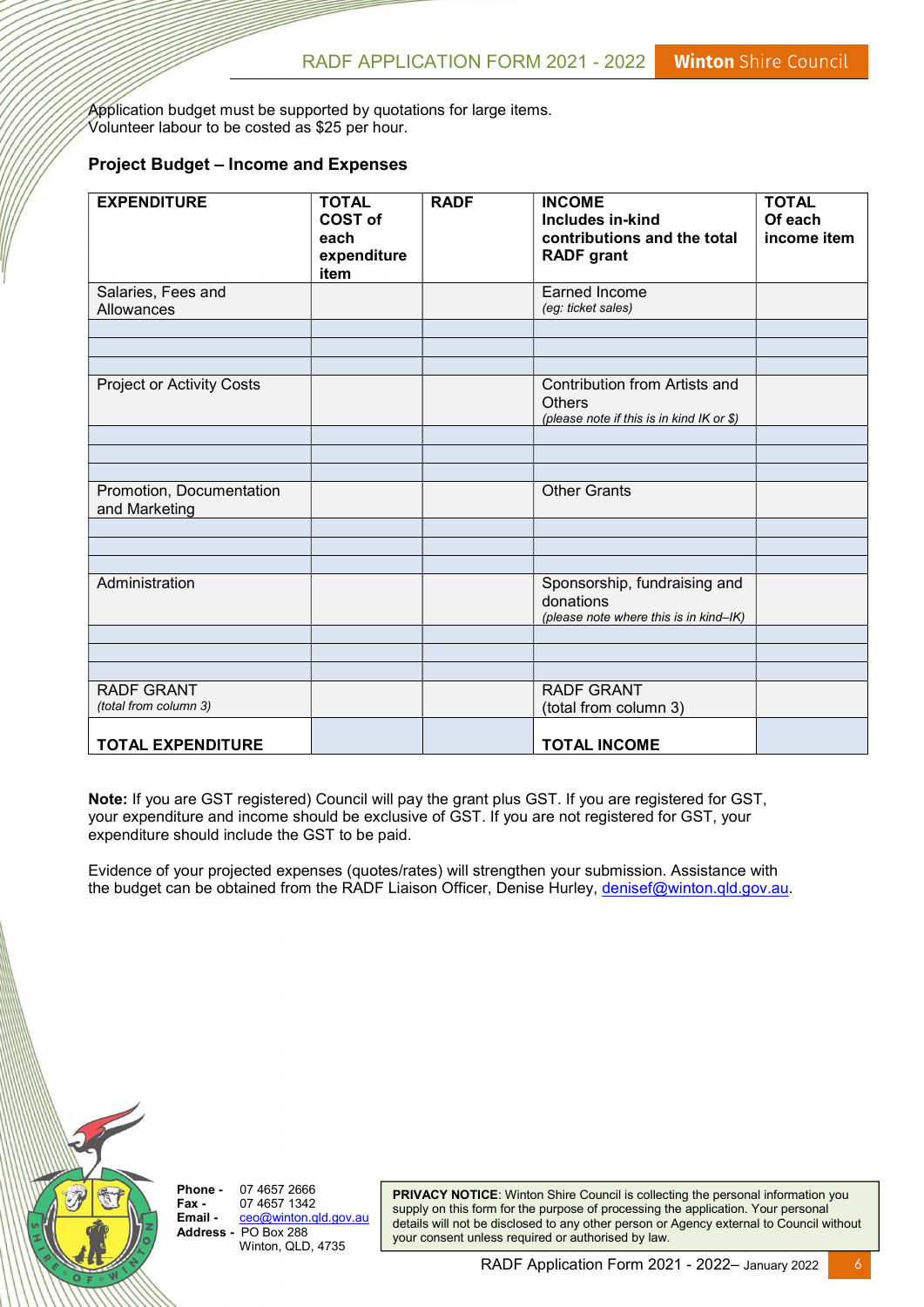## ESSENTIAL SUPPORT MATERIAL **CHECKLIST**

### All Applicants

#### • please ensure you submit the following supporting documents with your application.

| A resume or CV, no longer than one A4 page per person, for each professional or emerging<br>professional artist and artsworker involved in your project / activity |
|--------------------------------------------------------------------------------------------------------------------------------------------------------------------|
| An Eligibility Checklist for Professional and Emerging Professional Artists for each artist and<br>artsworker involved in your project/activity                    |
| Written confirmation of the names and availability from the key artists, personnel and venue<br>managers involved in the project, where appropriate                |
| Up to three letters from professional artists and/or arts organisations in your area of practice that<br>provide relevant comment in support of your application   |
| Quotations to support large budget items.                                                                                                                          |

#### Where applicable to your project, please also provide the following essential support material:

| Written letters of support and confirmation from relevant communities and organisations for<br>projects involving Aboriginal people; Torres Strait Islanders; people from culturally and<br>linguistically diverse backgrounds; people with a disability; children and young people. The letters<br>are essential for applications involving these groups within the community. |
|---------------------------------------------------------------------------------------------------------------------------------------------------------------------------------------------------------------------------------------------------------------------------------------------------------------------------------------------------------------------------------|
| Letters of interest from: a publisher; an event organiser; a gallery; a performance venue; a music<br>producer; or any other presenting body to support applications for funding the creation of an arts<br>or cultural product.                                                                                                                                                |



**Phone - 07 4657 2666<br>Fax - 07 4657 1342** Fax - 07 4657 1342<br>Email - ceo@winton.g ceo@winton.qld.gov.au Address - PO Box 288 Winton, QLD, 4735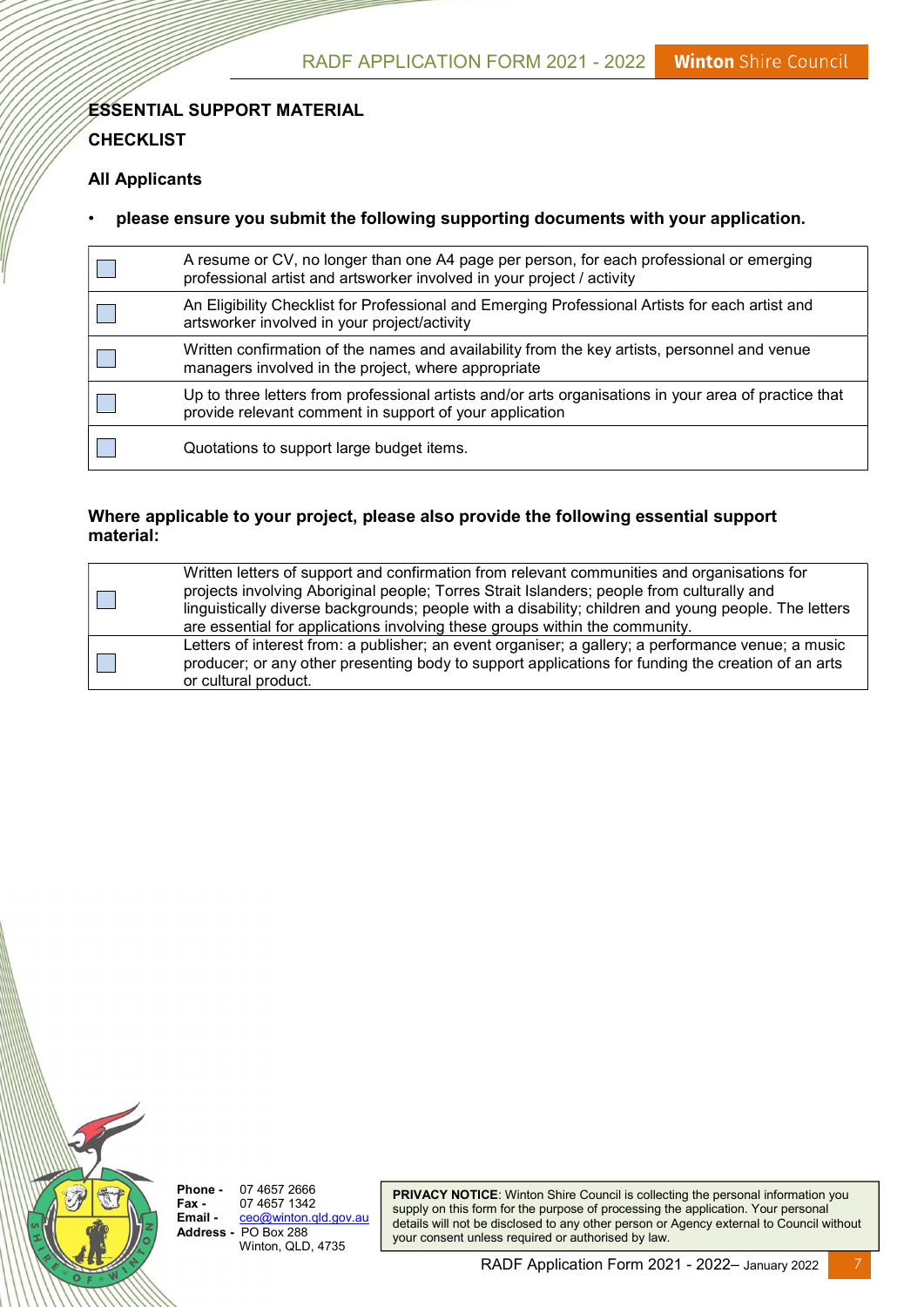### **CERTIFICATION** All Applicants

#### I, the undersigned, certify that:

I have read and will abide by the Winton RADF Guidelines. The statements in this application are true and correct to the best of my knowledge, information and belief and the supporting material is my own work or the work of the artists named in this application.

I have read and understood the Information Privacy and Right to Information Statement below and agree to the use and disclosure of information as outlined in the Statement.

#### Information Privacy and Right to Information

The information you provide in your grant application will be used by the Council to process and assess your application and, if successful, to process, pay and administer your grant.

If your application is successful, the Council may disclose the following information to Arts Queensland:

- the information you provide in your grant application
- the amount of funding you receive
- the information you provide in your outcome report and
- text and images relating to your funded activity.

The Information may be used by the Council or Arts Queensland for reporting purposes, training, systems testing and process improvement. The Information may be anonymised and used for statistical purposes.

The Information may be used by the Council or Arts Queensland for the promotion of RADF or the promotion of funding outcomes for arts and cultural development in Queensland. For this purpose, the Information and your contact details may be provided to Queensland Government Members of Parliament, the media and other agencies who may contact you directly. The Council and Arts Queensland may also publish the Information in their Annual Reports or on their websites.

The Council and Arts Queensland treat all personal information in accordance with the Information Privacy Act 2009.

| Signature:<br>If you are under the age of<br>18 your legal guardian must<br>also sign this application | Date: |
|--------------------------------------------------------------------------------------------------------|-------|
| Name in full:                                                                                          |       |
| Position in group or<br>organisation:<br>(if applicable)                                               |       |

#### 6.2 Certification by Auspicing Organisation/Individual

I/my organisation agree/s to administer the grant that may be offered to the applicant on their behalf

And that the information stated in of this application is true and correct.

| Signature:                                               | Date: |
|----------------------------------------------------------|-------|
| <b>Name of Auspice</b><br>Body:                          |       |
| <b>Contact person's</b><br>name in full:                 |       |
| Position in group or<br>organisation:<br>(if applicable) |       |



Phone - 07 4657 2666 Fax - 07 4657 1342 ceo@winton.gld.gov.au Address - PO Box 288 Winton, QLD, 4735